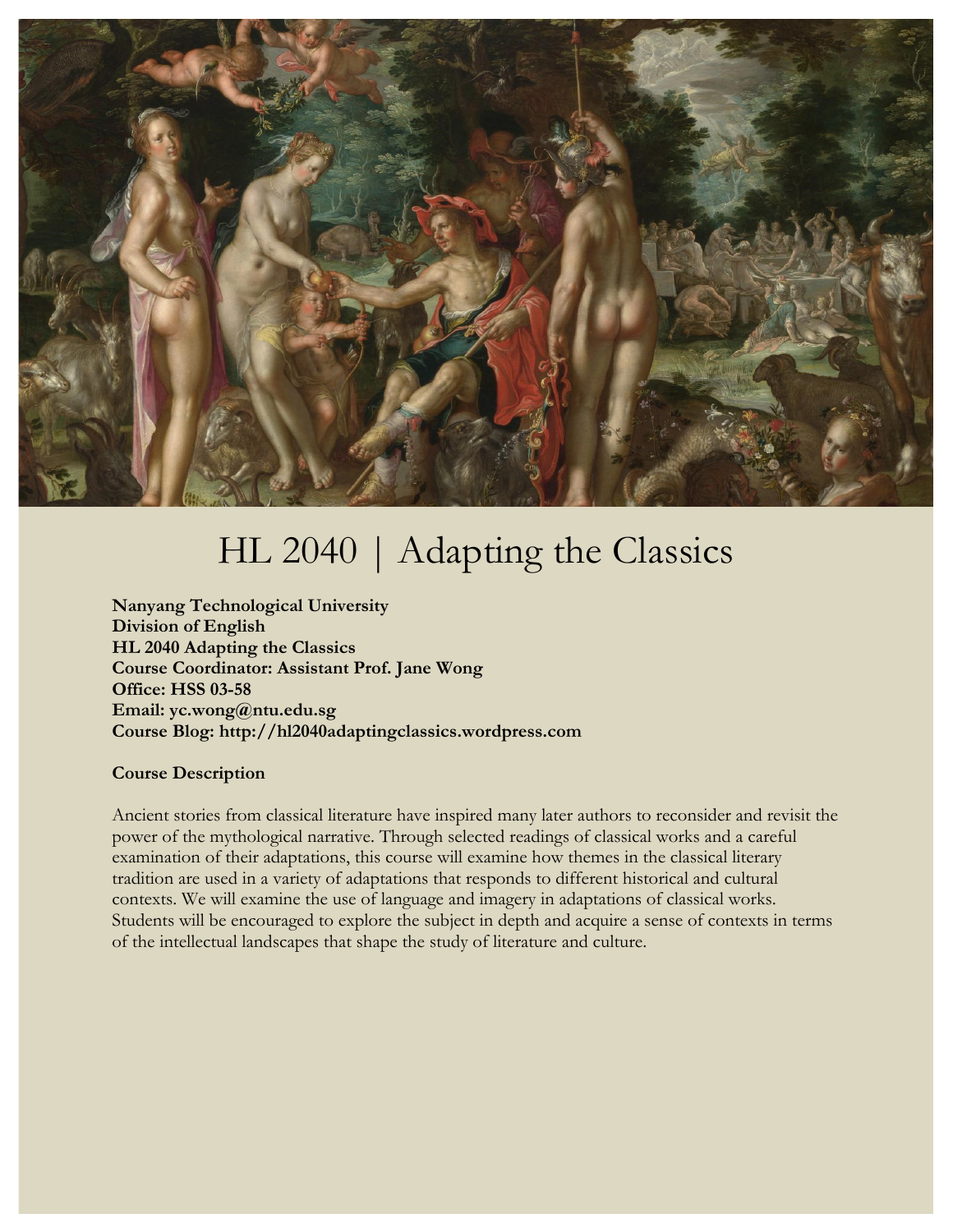## **Course Objectives**

#### **By the end of the course, you should be able to**

- 1. develop critical reading, writing and research skills through the study of classical literature and its adaptations,
- 2. demonstrate an understanding of literary devices used in classical narratives and encourages students to trace how these devices are still important in the analysis of modern literature.
- 3. identify major characters in classical literature will also be used as context to trace the foundations of the Western literary tradition,
- 4. explain the significance of the materials covered in the course and how they related to your projects, engage with secondary scholarly resources that help broaden your interpretive strategies in approaching classical literature, and employ these resources professionally in your critical,
- 5. raise critically informed questions in class discussion and assignments which sustain an extended critical treatment of a major author/text.

#### **Course Guidelines**

- Use of course resources from course blog: All materials distributed in class and on the course blog are meant to be used for class lectures and discussions only. They are not to be re-distributed outside of class for any other purposes. If you wish to use the materials for your assignments, you must cite them accordingly.
- You are welcome to make an appointment to see me in my office if you have any concerns about the course. Please keep in mind that appointments should be arranged at least 3 working days in advance.
- All materials distributed in class and on the course blog are strictly meant for class lectures and assignments only. These materials are protected by copyright laws and are not to be redistributed outside of class for any other purposes. If you wish to use the materials for your assignments, you must cite them accordingly.
- If you are unable to attend class, it is your responsibility to check our course blog for updates or announcements that you may have missed.
- Late assignments: written assignments that are submitted late will receive a penalty of half a grade each day (including weekends and holidays); if I do not receive an assignment a week after it is due, you will receive a 0 for the essay.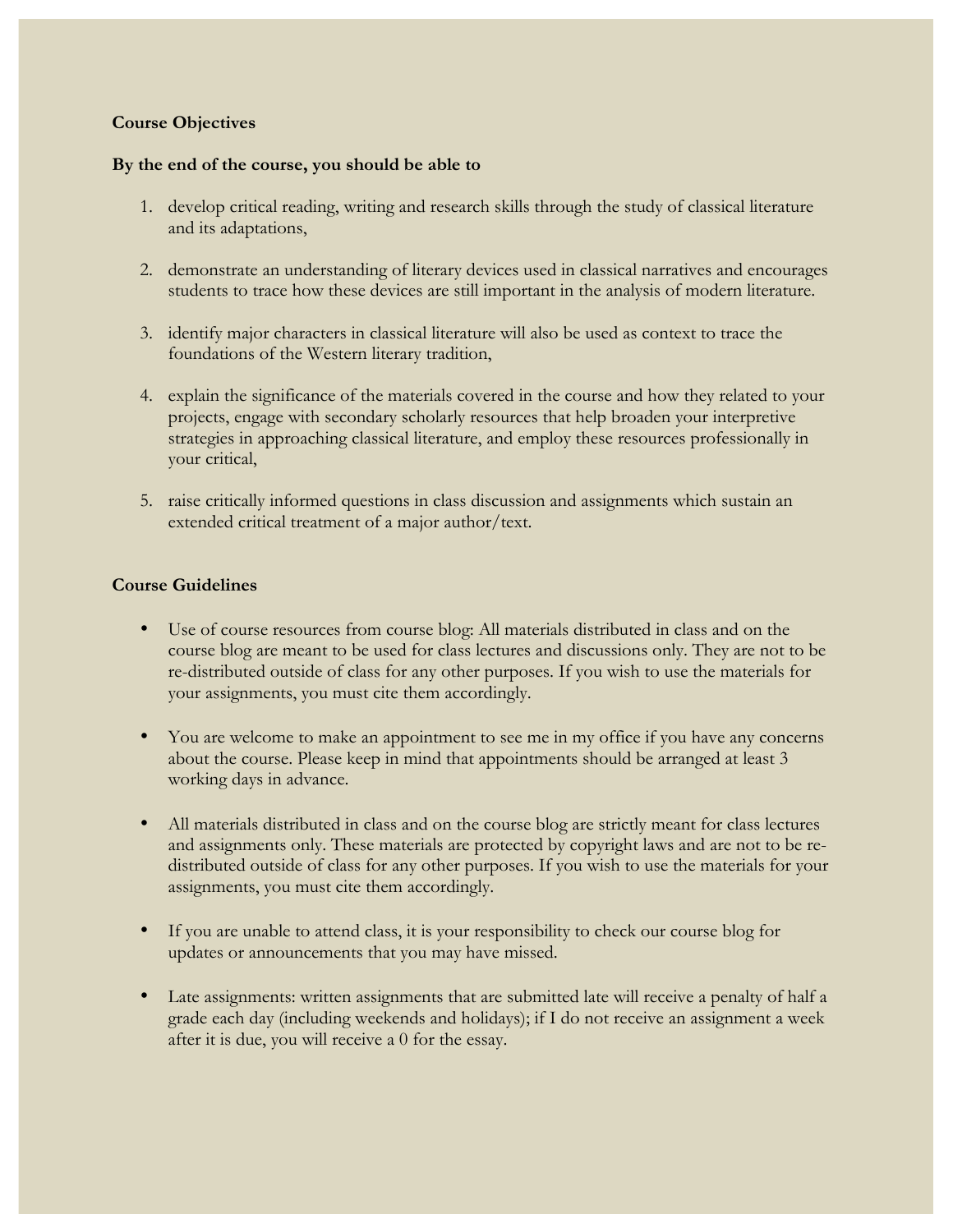- Absence in class: if you are absent on the day when an in-class writing assignment is due, you will not be able to make-up for this. Those who are absent for presentations will not have the opportunity to make-up their work in another group's presentation.
- Plagiarism is a serious violation of academic integrity. If you are not familiar with plagiarism guidelines, please consult the university's plagiarism policy here: http://www.ntu.edu.sg/ai/Pages/academic-integrity-policy.aspx

| <b>Course Assessment</b> |        |
|--------------------------|--------|
| Final Essay              | $30\%$ |
| Presentation &           | 20%    |
| Participation Final Exam | 50%    |

# **Required Texts:**

- Barker, Pat. *The Silence of the Girls*
- Heaney, Seamus (trans.). *Aeneid Book VI* (Farrar, Straus, Giroux, ISBN: 978-0374104191)\*
- Hughes, Ted (trans.) *Aeschylus' The Oresteia* (Farrar, Straus, Giroux, ISBN: 978-0374527051)\*
- Homer. *The Iliad* (Trans. Richmond Lattimore) (University of Chicago Press, 1962. ISBN: 978-0226470498)\*
- Malouf, David. *Ransom*. (Vintage, 2010. ISBN: 978-0307475244)

\*You are required to use these editions of the texts. Pls. note that other editions will not be acceptable—they will be entirely different from the ones used in this course.